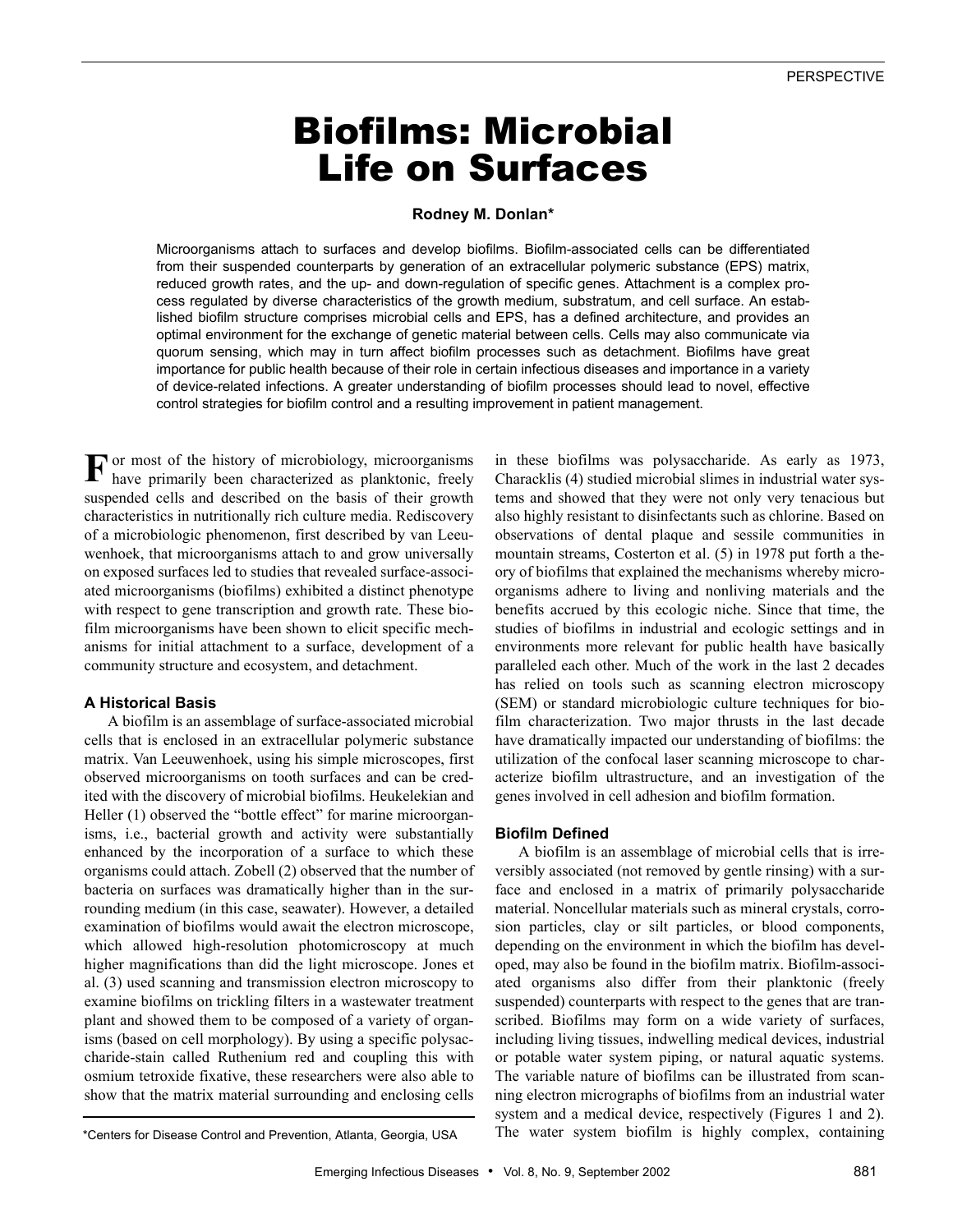

Figure 1. Scanning electron micrograph of a native biofilm that developed on a mild steel surface in an 8-week period in an industrial water system. Rodney Donlan and Donald Gibbon, authors. Licensed for use, American Society for Microbiology Microbe Library. Available from: URL: http://www.microbelibrary.org/

corrosion products, clay material, fresh water diatoms, and filamentous bacteria. The biofilm on the medical device, on the other hand, appears to be composed of a single, coccoid organism and the associated extracellular polymeric substance (EPS) matrix.

## **Attachment**

The solid-liquid interface between a surface and an aqueous medium (e.g., water, blood) provides an ideal environment for the attachment and growth of microorganisms. A clear picture of attachment cannot be obtained without considering the effects of the substratum, conditioning films forming on the substratum, hydrodynamics of the aqueous medium, characteristics of the medium, and various properties of the cell surface. Each of these factors will be considered in detail.

#### **Substratum Effects**

The solid surface may have several characteristics that are important in the attachment process. Characklis et al. (6) noted that the extent of microbial colonization appears to increase as the surface roughness increases. This is because shear forces are diminished, and surface area is higher on rougher surfaces. The physicochemical properties of the surface may also exert a strong influence on the rate and extent of attachment. Most investigators have found that microorganisms attach more rapidly to hydrophobic, nonpolar surfaces such as Teflon and other plastics than to hydrophilic materials such as glass or metals (7–9). Even though results of these studies have at times been contradictory because no standardized methods exist for determining surface hydrophobicity, some kind of hydrophobic interaction apparently occurs between the cell surface and the substratum that would enable the cell to overcome the repulsive forces active within a certain distance from the substratum surface and irreversibly attach.

## **Conditioning Films**

A material surface exposed in an aqueous medium will inevitably and almost immediately become conditioned or coated by polymers from that medium, and the resulting chemical modification will affect the rate and extent of microbial attachment. Loeb and Neihof (10) were the first to report the formation of these conditioning films on surfaces exposed in seawater. These researchers found that films were organic in nature, formed within minutes of exposure, and continued to grow for several hours. The nature of conditioning films may be quite different for surfaces exposed in the human host. A prime example may be the proteinaceous conditioning film called "acquired pellicle," which develops on tooth enamel surfaces in the oral cavity. Pellicle comprises albumin, lysozyme, glycoproteins, phosphoproteins, lipids, and gingival crevice fluid (11); bacteria from the oral cavity colonize pellicle-conditioned surfaces within hours of exposure to these surfaces. Mittelman noted that a number of host-produced conditioning films such as blood, tears, urine, saliva, intervascular fluid, and respiratory secretions influence the attachment of bacteria to biomaterials (12). Ofek and Doyle (13) also noted that the surface energy of the suspending medium may affect hydrodynamic interactions of microbial cells with surfaces by altering the substratum characteristics.

#### **Hydrodynamics**

In theory, the flow velocity immediately adjacent to the substratum/liquid interface is negligible. This zone of negligible flow is termed the hydrodynamic boundary layer. Its thickness is dependent on linear velocity; the higher the velocity, the thinner the boundary layer. The region outside the boundary layer is characterized by substantial mixing or turbulence. For flow regimes characterized as laminar or minimally turbulent, the hydrodynamic boundary layer may substantially affect cell-substratum interactions. Cells behave as particles in a liquid, and the rate of settling and association with a submerged surface will depend largely on the velocity characteris-



Figure 2. Scanning electron micrograph of a staphylococcal biofilm on the inner surface of an indwelling medical device. Bar, 20 µm. Used with permission of Lippincott Williams & Wilkins.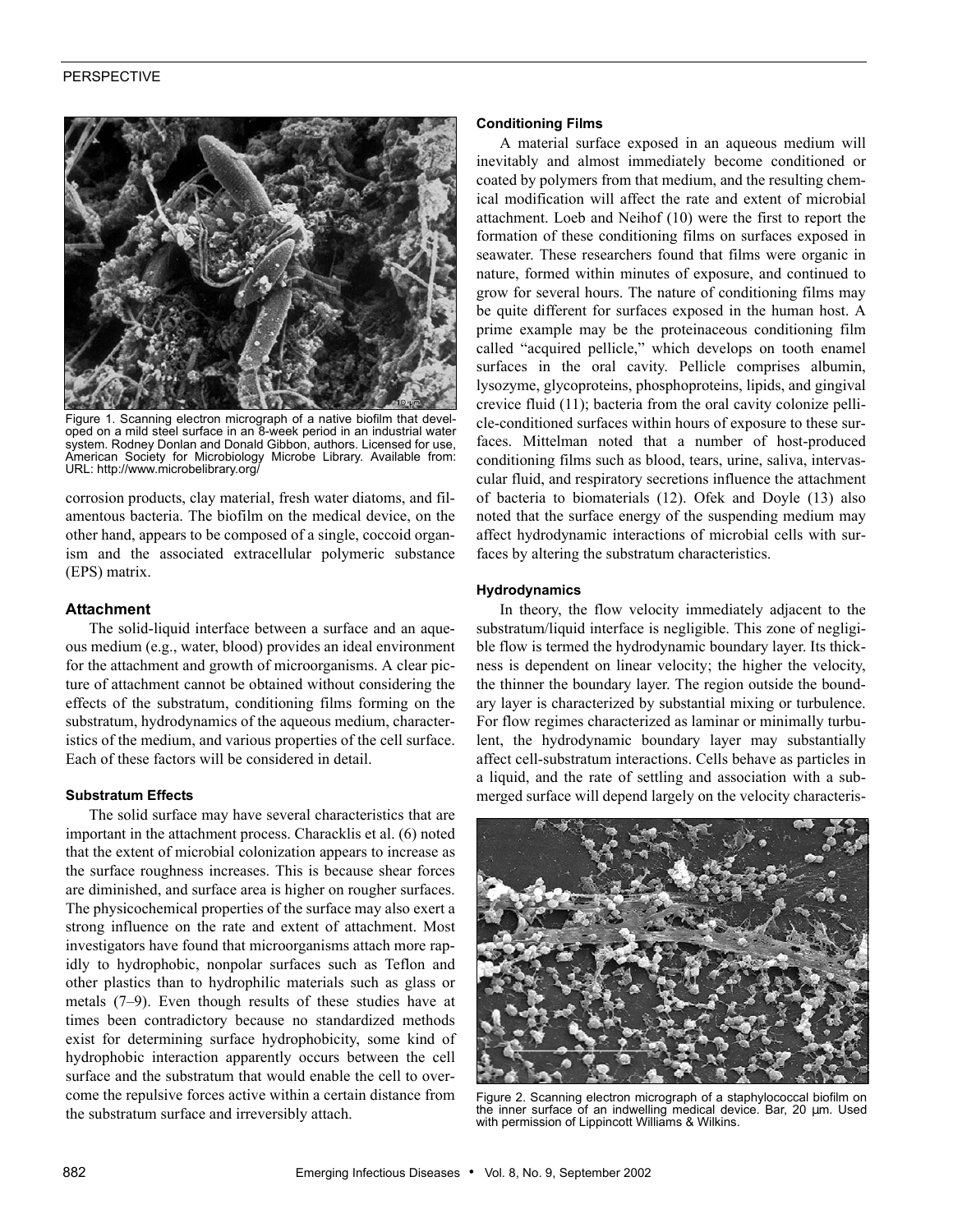tics of the liquid. Under very low linear velocities, the cells must traverse the sizeable hydrodynamic boundary layer, and association with the surface will depend in large part on cell size and cell motility. As the velocity increases, the boundary layer decreases, and cells will be subjected to increasingly greater turbulence and mixing. Higher linear velocities would therefore be expected to equate to more rapid association with the surface, at least until velocities become high enough to exert substantial shear forces on the attaching cells, resulting in detachment of these cells (14) This finding has been confirmed in studies by Rijnaarts et al. (15) and Zheng et al. (16).

#### **Characteristics of the Aqueous Medium**

Other characteristics of the aqueous medium, such as pH, nutrient levels, ionic strength, and temperature, may play a role in the rate of microbial attachment to a substratum. Several studies have shown a seasonal effect on bacterial attachment and biofilm formation in different aqueous systems (17,18). This effect may be due to water temperature or to other unmeasured, seasonally affected parameters. Fletcher (19,20) found that an increase in the concentration of several cations (sodium, calcium, lanthanum, ferric iron) affected the attachment of *Pseudomonas fluorescens* to glass surfaces, presumably by reducing the repulsive forces between the negatively charged bacterial cells and the glass surfaces. Cowan et al. (21) showed in a laboratory study that an increase in nutrient concentration correlated with an increase in the number of attached bacterial cells.

#### **Properties of the Cell**

Cell surface hydrophobicity, presence of fimbriae and flagella, and production of EPS all influence the rate and extent of attachment of microbial cells. The hydrophobicity of the cell surface is important in adhesion because hydrophobic interactions tend to increase with an increasing nonpolar nature of one or both surfaces involved (i.e., the microbial cell surface and the substratum surface). Most bacteria are negatively charged but still contain hydrophobic surface components, as noted by Rosenberg and Kjelleberg (22). Fimbriae, i.e., nonflagellar appendages other than those involved in transfer of viral or bacterial nucleic acids (called pili), contribute to cell surface hydrophobicity. Most fimbriae that have been examined contain a high proportion of hydrophobic amino acid residues (22). Fimbriae play a role in cell surface hydrophobicity and attachment, probably by overcoming the initial electrostatic repulsion barrier that exists between the cell and substratum (23). A number of aquatic bacteria possess fimbriae, which have also been shown to be involved in bacterial attachment to animal cells (23). Rosenburg et al. (24) and Bullitt and Makowski (25) provided evidence for the role of fimbriae in bacterial attachment to surfaces.

Other cell surface properties may also facilitate attachment. Several studies have shown that treatment of adsorbed cells with proteolytic enzymes caused a marked release of attached bacteria (26,27), providing evidence for the role of

proteins in attachment. Bendinger et al. (9) found that mycolic acid-containing organisms (*Corynebacterium, Nocardia,* and *Mycobacterium*) were more hydrophobic than were nonmycolic acid-containing bacteria, and increase in mycolic acid chain length generally coincided with increase in hydrophobicity. For most strains tested, adhesion was greater on hydrophobic materials. The O antigen component of lipopolysaccharide (LPS) has also been shown to confer hydrophilic properties to gram-negative bacteria. Williams and Fletcher (28) showed that mutants of *P. fluorescens* lacking the O antigen adhered in greater numbers to hydrophobic materials.

As early as 1971, Marshall et al. (29) provided evidence based on SEM that attached bacteria were associated with the surface via fine extracellular polymeric fibrils. Fletcher et al. (30) found that treatment of attached freshwater bacteria with cations resulted in contraction of the initial adhesives (decrease in the cell distance from the substratum), supporting the idea that this material was an anionic polymer. Cations have been shown to cross-link the anionic groups of polymers (such as polysaccharides), resulting in contraction. Beech and Gaylarde (31) found that lectins inhibited but did not prevent attachment. Glucosidase and N-acetylglucosaminidase reduced attachment for *P. fluorescens*, while NAG reduced attachment for *Desulfovibrio desulfuricans*. Lectins preferentially bind to polysaccharides on the cell surface or to the EPS. Binding of lectins by the cells would minimize the attachment sites and affect cell attachment if polysaccharides were involved in attachment. Zottola (32) confirmed the role of polysaccharides in attachment in studies with *Pseudomonas fragi*.

Korber et al. (33) used motile and nonmotile strains of *P. fluorescens* to show that motile cells attach in greater numbers and attach against the flow (backgrowth) more rapidly than do nonmotile strains. Nonmotile strains also do not recolonize or seed vacant areas on a substratum as evenly as motile strains, resulting in slower biofilm formation by the nonmotile organisms. Flagella apparently play an important role in attachment in the early stages of bacterial attachment by overcoming the repulsive forces associated with the substratum.

In light of these findings, cell surface structures such as fimbriae, other proteins, LPS, EPS, and flagella all clearly play an important role in the attachment process. Cell surface polymers with nonpolar sites such as fimbriae, other proteins, and components of certain gram-positive bacteria (mycolic acids) appear to dominate attachment to hydrophobic substrata, while EPS and lipopolysaccharides are more important in attachment to hydrophilic materials. Flagella are important in attachment also, although their role may be to overcome repulsive forces rather than to act as adsorbents or adhesives.

The attachment of microorganisms to surfaces is a very complex process, with many variables affecting the outcome. In general, attachment will occur most readily on surfaces that are rougher, more hydrophobic, and coated by surface "conditioning" films. An increase in flow velocity, water temperature, or nutrient concentration may also equate to increased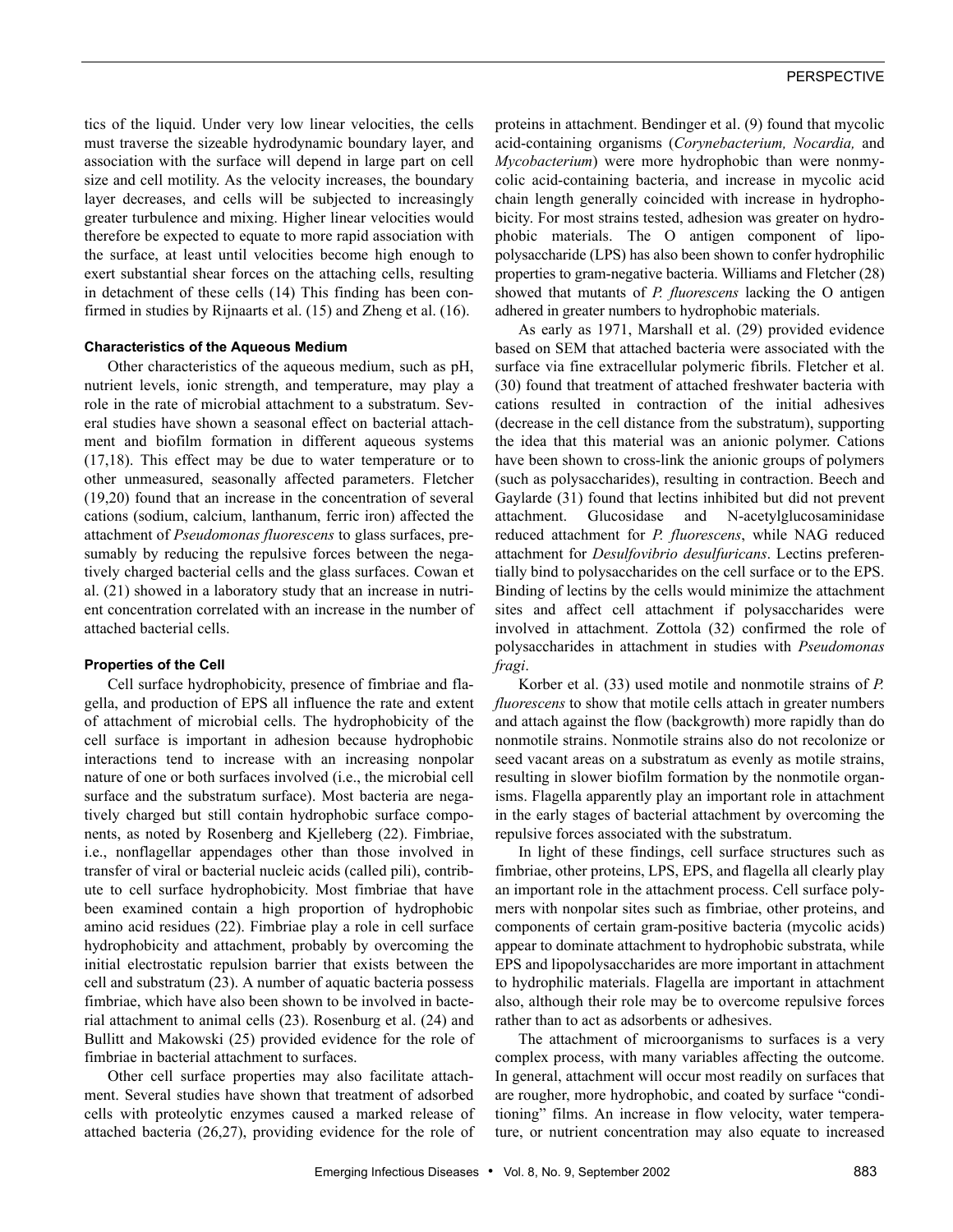attachment, if these factors do not exceed critical levels. Properties of the cell surface, specifically the presence of fimbriae, flagella, and surface-associated polysaccharides or proteins, also are important and may possibly provide a competitive advantage for one organism where a mixed community is involved. Table 1 summarizes the variables important in cell attachment and biofilm formation.

# **Gene Regulation by Attached Cells**

Evidence is mounting that up- and down-regulation of a number of genes occurs in the attaching cells upon initial interaction with the substratum. Davies and Geesey (34) demonstrated *algC* up-regulation in individual bacterial cells within minutes of attachment to surfaces in a flow cell system. This phenomenon is not limited to *P. aeruginosa*. Prigent-Combaret et al. (35) found that 22% of these genes were up-regulated in the biofilm state, and 16% were down-regulated. Becker et al. (36) showed that biofilms of *Staphylococcus aureus* were upregulated for genes encoding enzymes involved in glycolysis or fermentation (phosphoglycerate mutase, triosephosphate isomerase, and alcohol dehydrogenase) and surmised that the up-regulation of these genes could be due to oxygen limitation in the developed biofilm, favoring fermentation. A recent study by Pulcini (37) also showed that *algD*, *algU, rpoS,* and genes controlling polyphosphokinase (PPK) synthesis were up-regulated in biofilm formation of *P. aeruginosa*. Prigent-Combaret et al. (35) opined that the expression of genes in biofilms is evidently modulated by the dynamic physicochemical factors external to the cell and may involve complex regulatory pathways.

# **Biofilm Structure**

## **Extracellular Polymeric Substances**

Biofilms are composed primarily of microbial cells and EPS. EPS may account for 50% to 90% of the total organic carbon of biofilms (38) and can be considered the primary matrix material of the biofilm. EPS may vary in chemical and physical properties, but it is primarily composed of polysaccharides. Some of these polysaccharides are neutral or polyanionic, as is the case for the EPS of gram-negative bacteria. The presence of uronic acids (such as D-glucuronic, D-galacturonic, and mannuronic acids) or ketal-linked pryruvates confers the anionic property (39). This property is important because it allows association of divalent cations such as calcium and

magnesium, which have been shown to cross-link with the polymer strands and provide greater binding force in a developed biofilm (38). In the case of some gram-positive bacteria, such as the staphylococci, the chemical composition of EPS may be quite different and may be primarily cationic. Hussain et al. (40) found that the slime of coagulase-negative bacteria consists of a teichoic acid mixed with small quantities of proteins.

EPS is also highly hydrated because it can incorporate large amounts of water into its structure by hydrogen bonding. EPS may be hydrophobic, although most types of EPS are both hydrophilic and hydrophobic (39). EPS may also vary in its solubility. Sutherland (39) noted two important properties of EPS that may have a marked effect on the biofilm. First, the composition and structure of the polysaccharides determine their primary conformation. For example, many bacterial EPS possess backbone structures that contain 1,3- or 1,4-β-linked hexose residues and tend to be more rigid, less deformable, and in certain cases poorly soluble or insoluble. Other EPS molecules may be readily soluble in water. Second, the EPS of biofilms is not generally uniform but may vary spatially and temporally. Leriche et al. (41) used the binding specificity of lectins to simple sugars to evaluate bacterial biofilm development by different organisms. These researchers' results showed that different organisms produce differing amounts of EPS and that the amount of EPS increases with age of the biofilm. EPS may associate with metal ions, divalent cations, other macromolecules (such as proteins, DNA, lipids, and even humic substances) (38). EPS production is known to be affected by nutrient status of the growth medium; excess available carbon and limitation of nitrogen, potassium, or phosphate promote EPS synthesis (39). Slow bacterial growth will also enhance EPS production (39). Because EPS is highly hydrated, it prevents desiccation in some natural biofilms. EPS may also contribute to the antimicrobial resistance properties of biofilms by impeding the mass transport of antibiotics through the biofilm, probably by binding directly to these agents (42).

#### **Biofilm Architecture**

Tolker-Nielsen and Molin noted that every microbial biofilm community is unique (43) although some structural attributes can generally be considered universal. The term biofilm is in some ways a misnomer, since biofilms are not a continuous monolayer surface deposit. Rather, biofilms are very

| Table 1. Variables important in cell attachment and biofilm formation |                                  |                                    |
|-----------------------------------------------------------------------|----------------------------------|------------------------------------|
| Properties of the substratum                                          | Properties of the bulk fluid     | Properties of the cell             |
| Texture or roughness                                                  | Flow velocity                    | Cell surface hydrophobicity        |
| Hydrophobicity                                                        | pH                               | Fimbriae                           |
| Conditioning film                                                     | Temperature                      | Flagella                           |
|                                                                       | Cations                          | Extracellular polymeric substances |
|                                                                       | Presence of antimicrobial agents |                                    |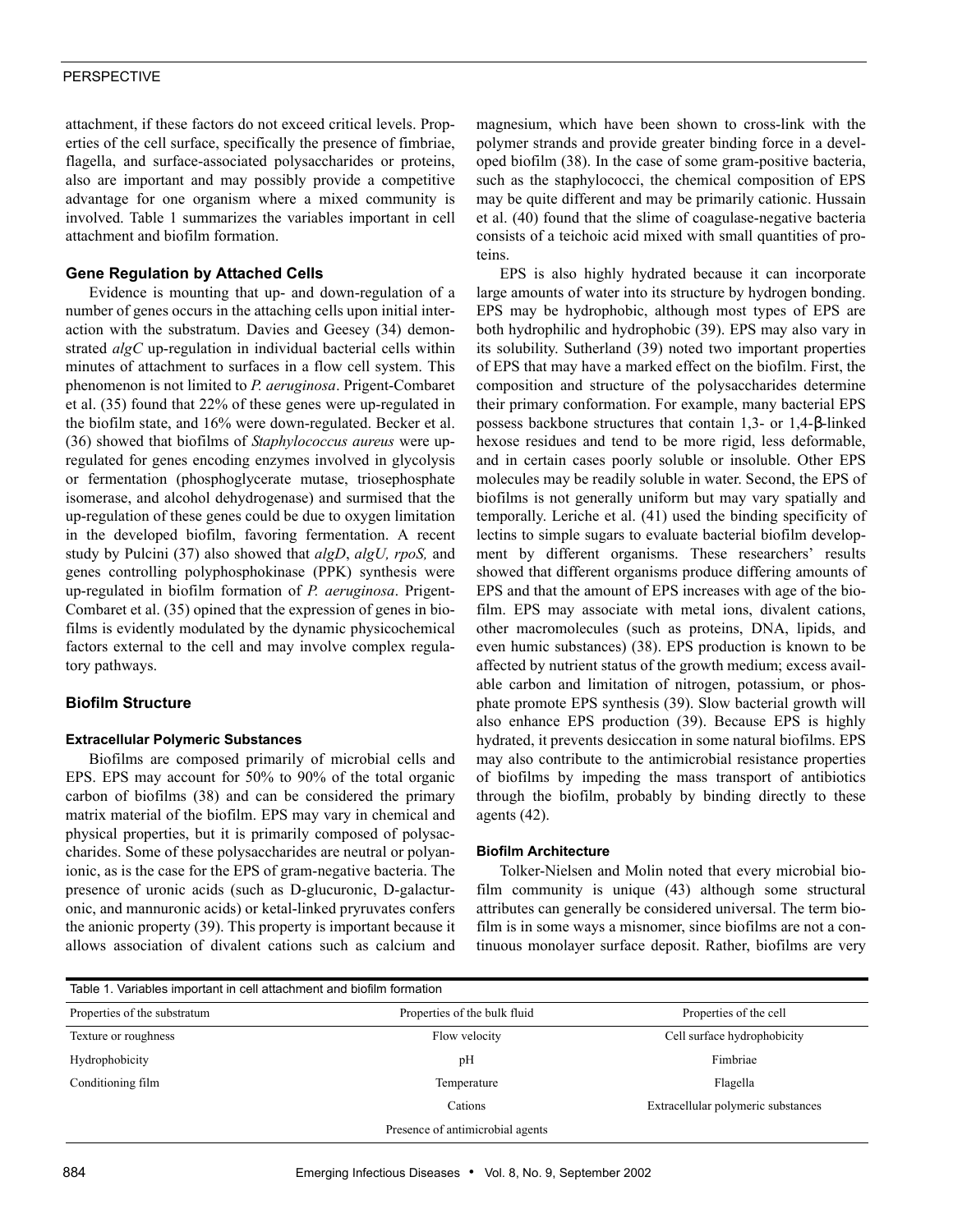

Figure 3. Polymicrobic biofilm grown on a stainless steel surface in a laboratory potable water biofilm reactor for 14 days, then stained with 4,6-diamidino-2-phenylindole (DAPI) and examined by epifluorescence microscopy. Bar, 20 µ.

heterogeneous, containing microcolonies of bacterial cells encased in an EPS matrix and separated from other microcolonies by interstitial voids (water channels) (44). Figure 3 shows a biofilm of *P. aeruginosa, Klebsiella pneumoniae,* and *Flavobacterium* spp. that has developed on a steel surface in a laboratory potable water system. This image clearly depicts the water channels and heterogeneity characteristic of a mature biofilm. Liquid flow occurs in these water channels, allowing diffusion of nutrients, oxygen, and even antimicrobial agents. This concept of heterogeneity is descriptive not only for mixed culture biofilms (such as might be found in environmental biofilms) but also for pure culture biofilms common on medical devices and those associated with infectious diseases. Stoodley et al. (45) defined certain criteria or characteristics that could be considered descriptive of biofilms in general, including a thin base film, ranging from a patchy monolayer of cells to a film several layers thick containing water channels. The organisms composing the biofilm may also have a marked effect on the biofilm structure. For example, James et al. (46) showed that biofilm thickness could be affected by the number of component organisms. Pure cultures of either *K. pneumoniae* or *P*. *aeruginosa* biofilms in a laboratory reactor were thinner (15 µ and 30  $\mu$  respectively), whereas a biofilm containing both species was thicker  $(40 \mu)$ . Jones et al. noted that this could be because one species enhanced the stability of the other.

Biofilm architecture is heterogeneous both in space and time, constantly changing because of external and internal processes. Tolker-Nielsen et al. (47) investigated the role of cell motility in biofilm architecture in flow cells by examining the interactions of *P. aeruginosa* and *P. putida* by confocal laser scanning microscopy. When these two organisms were added to the flow cell system, each organism initially formed small microcolonies. With time, the colonies intermixed, showing the migration of cells from one microcolony to the other. The microcolony structure changed from a compact structure to a

looser structure over time, and when this occurred the cells inside the microcolonies were observed to be motile. Motile cells ultimately dispersed from the biofilm, resulting in dissolution of the microcolony.

## **Interaction of Particles**

Structure may also be influenced by the interaction of particles of nonmicrobial components from the host or environment. For example, erythrocytes and fibrin may accumulate as the biofilm forms. Biofilms on native heart valves provide a clear example of this type of interaction in which bacterial microcolonies of the biofilm develop in a matrix of platelets, fibrin, and EPS (48). The fibrin capsule that develops will protect the organisms in these biofilms from the leukocytes of the host, leading to infective endocarditis. Biofilms on urinary catheters may contain organisms that have the ability to hydrolyze urea in the urine to form free ammonia through the action of urease. The ammonia may then raise the pH at the biofilmliquid interface, resulting in the precipitation of minerals such as calcium phosphate (hydroxyapatite) and magnesium ammonium phosphate (struvite) (49). These minerals can then become entrapped in the biofilm and cause encrustation of the catheter; cases have been described in which the catheter became completely blocked by this mineral build-up. Minerals such as calcium carbonate, corrosion products such as iron oxides, and soil particles may often collect in biofilms of potable and industrial water systems, providing yet another example of particle interactions with biofilms (50).

## **The Established Community: Biofilm Ecology**

The basic structural unit of the biofilm is the microcolony. Proximity of cells within the microcolony (or between microcolonies) (Figure 4A and B) provides an ideal environment for creation of nutrient gradients, exchange of genes, and quorum sensing. Since microcolonies may be composed of multiple species, the cycling of various nutrients (e.g., nitrogen, sulfur, and carbon) through redox reactions can readily occur in aquatic and soil biofilms.

# **Gene Transfer**

Biofilms also provide an ideal niche for the exchange of extrachromosomal DNA (plasmids). Conjugation (the mechanism of plasmid transfer) occurs at a greater rate between cells in biofilms than between planktonic cells (51–53). Ghigo (54) has suggested that medically relevant strains of bacteria that contain conjugative plasmids more readily develop biofilms. He showed that the F conjugative pilus (encoded by the *tra* operon of the F plasmid) acts as an adhesion factor for both cell-surface and cell-cell interactions, resulting in a threedimensional biofilm of *Escherichia coli*. Plasmid-carrying strains have also been shown to transfer plasmids to recipient organisms, resulting in biofilm formation; without plasmids these same organisms produce only microcolonies without any further development. The probable reason for enhanced conjugation is that the biofilm environment provides minimal shear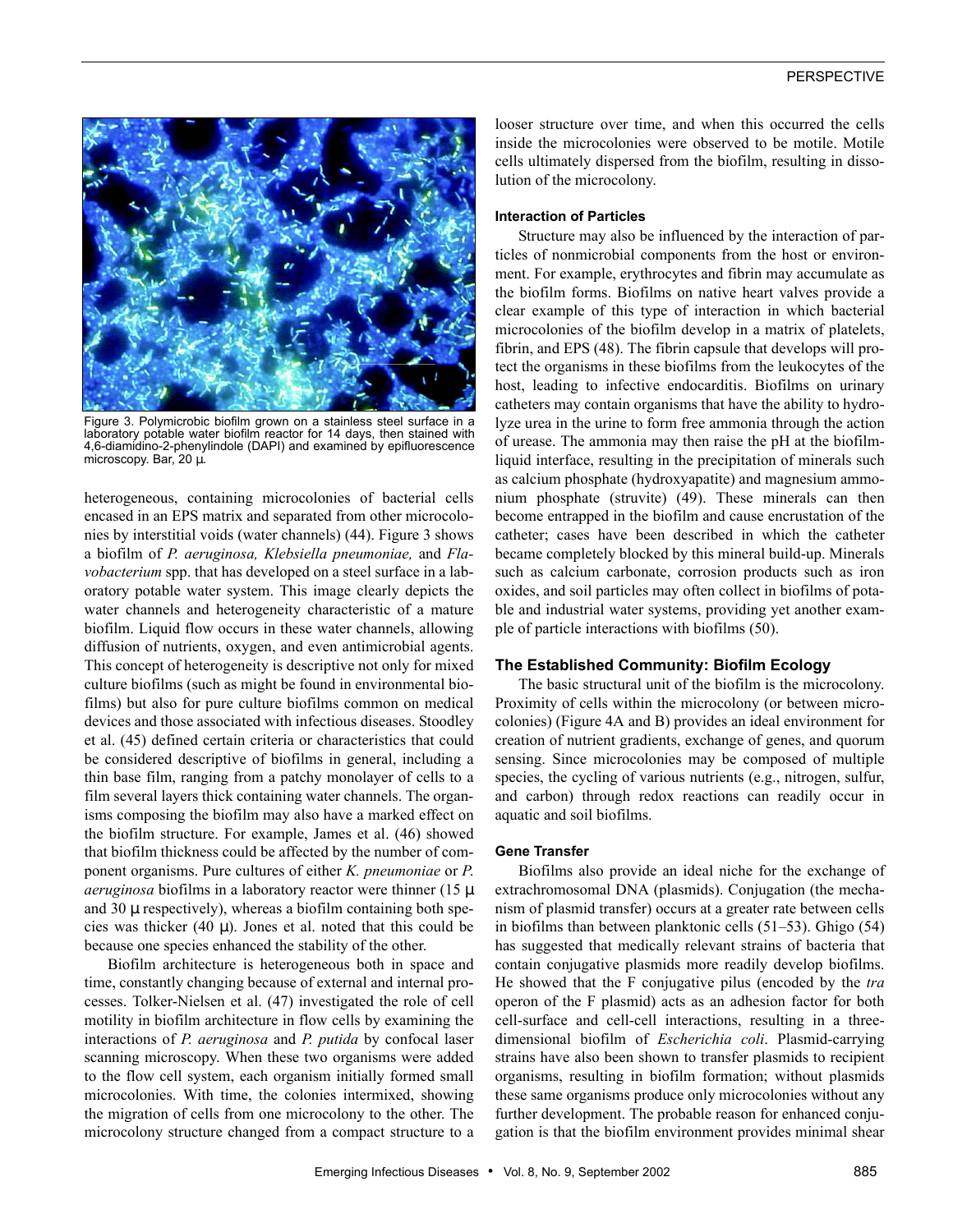

Figure 4A and B. Polymicrobic biofilms grown on stainless steel surfaces in a laboratory potable water biofilm reactor for 7 days, then stained with 4,6-diamidino-2-phenylindole (DAPI) and examined by epifluorescence microscopy. Bar, 20 µ.

and closer cell-to-cell contact. Since plasmids may encode for resistance to multiple antimicrobial agents, biofilm association also provides a mechanism for selecting for, and promoting the spread of, bacterial resistance to antimicrobial agents.

## **Quorum Sensing**

Cell-to-cell signaling has recently been demonstrated to play a role in cell attachment and detachment from biofilms. Xie et al. (55) showed that certain dental plaque bacteria can modulate expression of the genes encoding fimbrial expression (*fimA*) in *Porphyromonas gingivalis*. *P. gingivalis* would not attach to *Streptococcus cristatis* biofilms grown on glass slides. *P. gingivalis,* on the other hand, readily attached to *S. gordonii*. *S. cristatus* cell-free extract substantially affected expression of *fimA* in *P. gingivalis*, as determined by using a reporter system. *S. cristatus* is able to modulate *P. gingivalis fimA* expression and prevent its attachment to the biofilm.

Davies et al. (56) showed that two different cell-to-cell sig-

naling systems in *P. aeruginosa*, *lasR-lasI* and *rhlR-rhlI,* were involved in biofilm formation. At sufficient population densities, these signals reach concentrations required for activation of genes involved in biofilm differentiation. Mutants unable to produce both signals (double mutant) were able to produce a biofilm, but unlike the wild type, their biofilms were much thinner, cells were more densely packed, and the typical biofilm architecture was lacking. In addition, these mutant biofilms were much more easily removed from surfaces by a surfactant treatment. Addition of homoserine lactone to the medium containing the mutant biofilms resulted in biofilms similar to the wild type with respect to structure and thickness. Stickler et al. (57) also detected acylated homoserine lactone signals homoserine lactone signals in biofilms of gram-negative bacteria on urethral catheters. Yung-Hua et al. (58) showed that induction of genetic competence (enabling the uptake and incorporation of exogenous DNA by transformation) is also mediated by quorum sensing in *S. mutans*. Transformational frequencies were 10–600 times higher in biofilms than planktonic cells.

## **Predation and Competition**

Bacteria within biofilms may be subject to predation by free-living protozoa, *Bdellovibrio* spp., bacteriophage, and polymorphonuclear leukocytes (PMNs) as a result of localized cell concentration. Murga et al. (59) demonstrated the colonization and subsequent predation of heterotrophic biofilms by *Hartmannella vermiformis*, a free-living protozoon. Predation has also been demonstrated with *Acanthamoeba* spp. in contact lens storage case biofilms (60).

James et al. (46) noted that competition also occurs within biofilms and demonstrated that invasion of a *Hyphomicrobium* sp. biofilm by *P. putida* resulted in dominance by the *P. putida*, even though the biofilm-associated *Hyphomicrobium* numbers remained relatively constant. Stewart et al. (61) investigated biofilms containing *K. pneumoniae* and *P. aeruginosa* and found that both species are able to coexist in a stable community even though *P. aeruginosa* growth rates are much slower in the mixed culture biofilm than when grown as a pure culture biofilm. *P. aeruginosa* grow primarily as a base biofilm, whereas *K. pneumoniae* form localized microcolonies (covering only about 10% of the area) that may have greater access to nutrients and oxygen**.** Apparently *P. aeruginosa* can compete because it colonizes the surface rapidly and establishes a long-term competitive advantage. *K. pneumoniae* apparently survives because of its ability to attach to the *P. aeruginosa* biofilm, grow more rapidly, and out-compete the *P. aeruginosa* in the surface layers of the biofilm.

#### **Interactions of Pathogenic Organisms**

Several frank bacterial pathogens have been shown to associate with, and in some cases, actually grow in biofilms, including *Legionella pneumophila* (59)*, S. aureus* (62), *Listeria monocytogenes* (63), *Campylobacter* spp*.* (64), *E. coli* O157:H7 (65), *Salmonella typhimurium* (66), *Vibrio cholerae*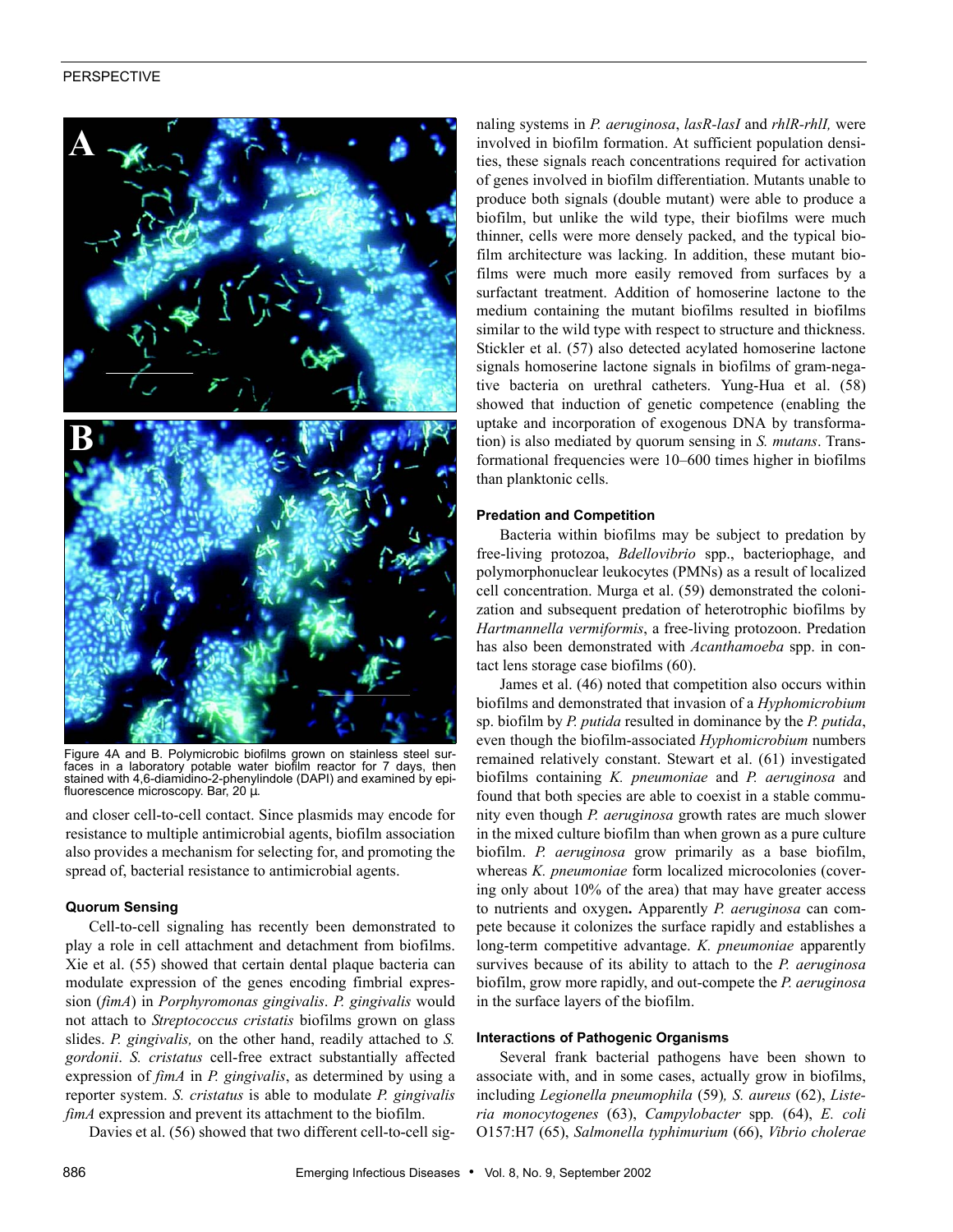(67), and *Helicobacter pylori* (68). Although all these organisms have the ability to attach to surfaces and existing biofilms, most if not all appear incapable of extensive growth in the biofilm. This may be because of their fastidious growth requirements or because of their inability to compete with indigenous organisms. The mechanism of interaction and growth apparently varies with the pathogen, and at least for *L. pneumophila,* appears to require the presence of free-living protozoa to grow in the biofilm (59). Survival and growth of pathogenic organisms within biofilms might also be enhanced by the association and metabolic interactions with indigenous organisms. Camper et al. (65) showed that *Salmonella typhimurium* persisted in a model distribution system containing undefined heterotrophic bacteria from an unfiltered reverse osmosis water system for >50 days, which suggests that the normal biofilm flora of this water system provided niche conditions capable of supporting the growth of this organism.

The picture of biofilms increasingly is one in which there is both heterogeneity and a constant flux, as this biological community adapts to changing environmental conditions and the composition of the community.

## **Dispersal**

Biofilm cells may be dispersed either by shedding of daughter cells from actively growing cells, detachment as a result of nutrient levels or quorum sensing, or shearing of biofilm aggregates (continuous removal of small portions of the biofilm) because of flow effects.

The mechanisms underlying the process of shedding by actively growing cells in a biofilm are not well understood. Gilbert et al. (69) showed that surface hydrophobicity characteristics of newly divided daughter cells spontaneously dispersed from either *E. coli* or *P. aeruginosa* biofilms differ substantially from those of either chemostat-intact biofilms or resuspended biofilm cells. These researchers suggested that these differences might explain newly divided daughter cells' detachment. Hydrophobicity was lowest for the newly dispersed cells and steadily increases upon continued incubation and growth.

Alginate is the major component of the EPS of *P. aeruginosa*. Boyd and Chakrabarty (70) studied alginate lyase production in *P. aeruginosa* to determine whether increased expression of this enzyme affected the size of the alginate molecules (and therefore adhesion of the organisms). Inducing alginate lyase expression substantially decreased the amount of alginate produced, which corresponded with a significant increase in the number of detached cells. The authors suggested that the role of *algL* (the gene cassette for alginate lyase production) in wild type *P. aeruginosa* may be to cause a release of cells from solid surfaces or biofilms, aiding in the dispersal of these organisms. Polysaccharidase enzymes specific for the EPS of different organisms may possibly be produced during different phases of biofilm growth of these organisms.

Detachment caused by physical forces has been studied in greater detail. Brading et al. (71) have emphasized the importance of physical forces in detachment, stating that the three main processes for detachment are erosion or shearing (continuous removal of small portions of the biofilm)**,** sloughing (rapid and massive removal), and abrasion (detachment due to collision of particles from the bulk fluid with the biofilm). Characklis (72) noted that the rate of erosion from the biofilm increases with increase in biofilm thickness and fluid shear at the biofilm-bulk liquid interface. With increase in flow velocity, the hydrodynamic boundary layer decreases, resulting in mixing and turbulence closer to the biofilm surface. Sloughing is more random than erosion and is thought to result from nutrient or oxygen depletion within the biofilm structure (71). Sloughing is more commonly observed with thicker biofilms that have developed in nutrient-rich environments (72). Biofilms in fluidized beds, filters, and particle-laden environments (surface waters) may be subject to abrasion.

Detachment is probably also species specific; *P. fluorescens* disperses and recolonizes a surface (in a flow cell) after approximately 5 h, *V. parahaemolyticus* after 4 h, and *V. harveyi* after only 2 h (73). This process probably provides a mechanism for cells to migrate from heavily colonized areas that have been depleted of surface-adsorbed nutrients to areas more supportive of growth.

The mode of dispersal apparently affects the phenotypic characteristics of the organisms. Eroded or sloughed aggregates from the biofilm are likely to retain certain biofilm characteristics, such as antimicrobial resistance properties, whereas cells that have been shed as a result of growth may revert quickly to the planktonic phenotype.

## **A Public Health Perspective**

Clinical and public health microbiologists' recognition that microbial biofilms are ubiquitous in nature has resulted in the study of a number of infectious disease processes from a biofilm perspective. Cystic fibrosis, native valve endocarditis, otitis media, periodontitis, and chronic prostatitis all appear to be caused by biofilm-associated microorganisms. A spectrum of indwelling medical devices or other devices used in the healthcare environment have been shown to harbor biofilms, resulting in measurable rates of device-associated infections (74). Table 2 provides a listing of microorganisms commonly associated with biofilms on indwelling medical devices. Biofilms of potable water distribution systems have the potential to harbor enteric pathogens, *L. pneumophila*, nontuberculous mycobacteria, and possibly *Helicobacter pylori*. What is less clear is an understanding of how interaction and growth of pathogenic organisms in a biofilm result in an infectious disease process. Characteristics of biofilms that can be important in infectious disease processes include a) detachment of cells or biofilm aggregates may result in bloodstream or urinary tract infections or in the production of emboli, b) cells may exchange resistance plasmids within biofilms, c) cells in biofilms have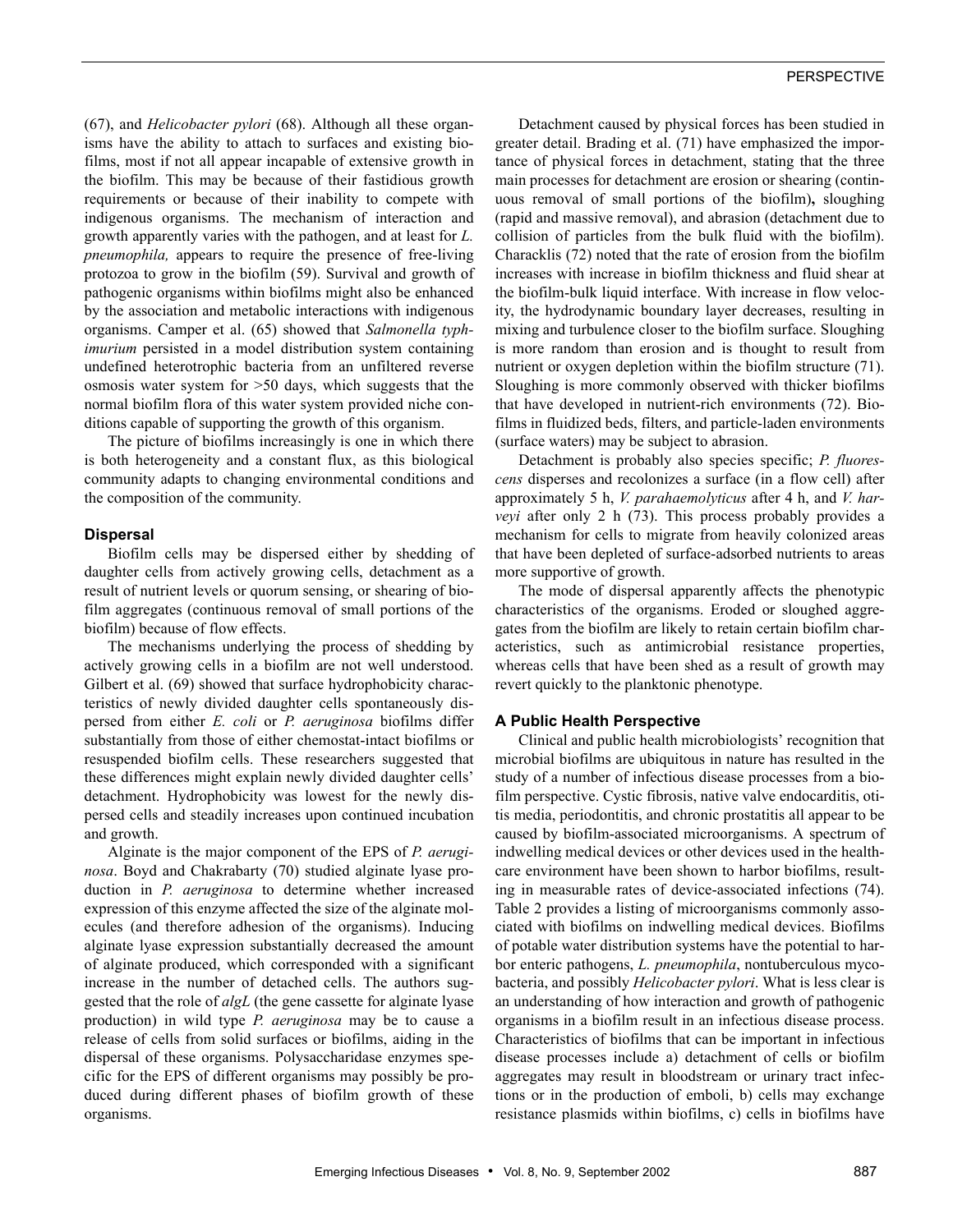| Table 2. Microorganisms commonly associated with biofilms on |
|--------------------------------------------------------------|
| indwelling medical devices                                   |

| Microorganism                    | Has been isolated from biofilms on                                                                                                                       |
|----------------------------------|----------------------------------------------------------------------------------------------------------------------------------------------------------|
| Candida albicans                 | Artifical voice prosthesis<br>Central venous catheter<br>Intrauterine device                                                                             |
| Coagulase-negative staphylococci | Artificial hip prosthesis<br>Artificial voice prosthesis<br>Central venous catheter<br>Intrauterine device<br>Prosthetic heart valve<br>Urinary catheter |
| <i>Enterococcus</i> spp.         | Artificial hip prosthesis<br>Central venous catheter<br>Intrauterine device<br>Prosthetic heart valve<br>Urinary catheter                                |
| Klebsiella pneumoniae            | Central venous catheter<br>Urinary catheter                                                                                                              |
| Pseudomonas aeruginosa           | Artificial hip prosthesis<br>Central venous catheter<br>Urinary catheter                                                                                 |
| Staphylococcus aureus            | Artificial hip prosthesis<br>Central venous catheter<br>Intrauterine device<br>Prosthetic heart valve                                                    |

dramatically reduced susceptibility to antimicrobial agents, d) biofilm-associated gram-negative bacteria may produce endotoxins, and e) biofilms are resistant to host immune system clearance. Please refer to the online appendix for an expanded discussion of each of these mechanisms (URL: http:// www.cdc.gov/ncid/eid/vol8/no9donlan.htm).

# **A Prospectus for Future Research**

Research on microbial biofilms is proceeding on many fronts, with particular emphasis on elucidation of the genes specifically expressed by biofilm-associated organisms, evaluation of various control strategies (including medical devices treated with antimicrobial agents and antimicrobial locks) for either preventing or remediating biofilm colonization of medical devices, and development of new methods for assessing the efficacy of these treatments. Research should also focus on the role of biofilms in antimicrobial resistance, biofilms as a reservoir for pathogenic organisms, and the role of biofilms in chronic diseases. The field of microbiology has come to accept the universality of the biofilm phenotype. Researchers in the fields of clinical, food and water, and environmental microbiology have begun to investigate microbiologic processes from a biofilm perspective. As the pharmaceutical and health-care industries embrace this approach, novel strategies for biofilm prevention and control will undoubtedly emerge. The key to success may hinge upon a more complete understanding of what makes the biofilm phenotype so different from the planktonic phenotype.

Dr. Donlan is the team leader for the Biofilm Laboratory in the Division of Healthcare Quality Promotion at the Centers for Disease Control and Prevention. His research interests include the study of

biofilms on indwelling medical devices, biofilms and antimicrobial resistance, and interaction of pathogens with potable water biofilms.

### **References**

- 1. Heukelekian H, Heller A. Relation between food concentration and surface for bacterial growth. J Bacteriol 1940;40:547–58.
- 2. Zobell CE. The effect of solid surfaces on bacterial activity. J Bacteriol 1943;46:39–56.
- 3. Jones HC, Roth IL, Saunders WM III. Electron microscopic study of a slime layer. J Bacteriol 1969;99:316–25.
- 4. Characklis WG. Attached microbial growths-II. Frictional resistance due to microbial slimes. Water Res 1973;7:1249–58.
- 5. Costerton JW, Geesey GG, Cheng K-J. How bacteria stick. Sci Am 1978;238:86–95.
- 6. Characklis WG, McFeters GA, Marshall KC. Physiological ecology in biofilm systems. In: Characklis WG, Marshall KC, editors. Biofilms. New York: John Wiley & Sons; 1990. p. 341–94.
- 7. Fletcher M, Loeb GI. Influence of substratum characteristics on the attachment of a marine pseudomonad to solid surfaces. Appl Environ Microbiol 1979;37:67–72.
- 8. Pringle JH, Fletcher M. Influence of substratum wettability on attachment of freshwater bacteria to solid surfaces. Appl Environ Microbiol 1983;45:811–17.
- 9. Bendinger B, Rijnaarts HHM, Altendorf K, Zehnder AJB. Physicochemical cell surface and adhesive properties of coryneform bacteria related to the presence and chain length of mycolic acids. Appl Environ Microbiol 1993;59:3973–77.
- 10. Loeb GI, Neihof RA. Marine conditioning films. Advances in Chemistry 1975;145:319–35.
- 11. Marsh PD. Dental plaque. In: Lappin-Scott HM, Costerton JW, editors. Microbial biofilms. Cambridge: Cambridge University Press; 1995. p. 282–300.
- 12. Mittelman MW. Adhesion to biomaterials. In: Fletcher M, editor. Bacterial adhesion: molecular and ecological diversity. New York: Wiley-Liss, Inc.; 1996. p. 89–127.
- 13. Ofek I, Doyle RJ. Bacterial adhesion to cells and tissues. In: Ofek I, Doyle RJ, editors. New York: Chapman & Hall; 1994.
- 14. Characklis WG. Microbial fouling. In: Characklis WG, Marshall KC, editors. Biofilms. New York: John Wiley & Sons; 1990. p. 523–84.
- 15. Rijnaarts HH, Norde W, Bouwer EJ, Lyklema J, Zehnder. Bacterial adhesion under static and dynamic conditions. Appl Environ Microbiol 1993;59:3255–65.
- 16. Zheng D, Taylor GA, Gyananath G. Influence of laminar flow velocity and nutrient concentration on attachment of marine bacterioplankton. Biofouling 1994;8:107–20.
- 17. Donlan RM, Pipes WO, Yohe TL. Biofilm formation on cast iron substrata in water distribution systems. Water Res 1994;28:1497–1503.
- 18. Fera P, Siebel MA, Characklis WG, Prieur D. Seasonal variations in bacterial colonization of stainless steel, aluminum, and polycarbonate surfaces in a seawater flow system. Biofouling 1989;1:251–61.
- 19. Fletcher M. The applications of interference reflection microscopy to the study of bacterial adhesion to solid surfaces. In: Houghton DR, Smith RN, Eggins HOW, editors. Biodeterioration 7. London: Elsevier Applied Science; 1988. p. 31–5.
- 20. Fletcher M. Attachment of *Pseudomonas fluorescens* to glass and influence of electrolytes on bacterium-substratum separation distance. J Bacteriol 1988;170:2027–30.
- 21. Cowan MM, Warren TM, Fletcher M. Mixed species colonization of solid surfaces in laboratory biofilms. Biofouling 1991;3:23–34.
- 22. Rosenberg M, Kjelleberg S. Hydrophobic interactions in bacterial adhesion. Advances in Microbial Ecology 1986;9:353–93.
- 23. Corpe WA. Microbial surface components involved in adsorption of microorganisms onto surfaces. In: Bitton G, Marshall KC, editors. Adsorption of microorganisms to surfaces. New York: John Wiley & Sons; 1980. p. 105–44.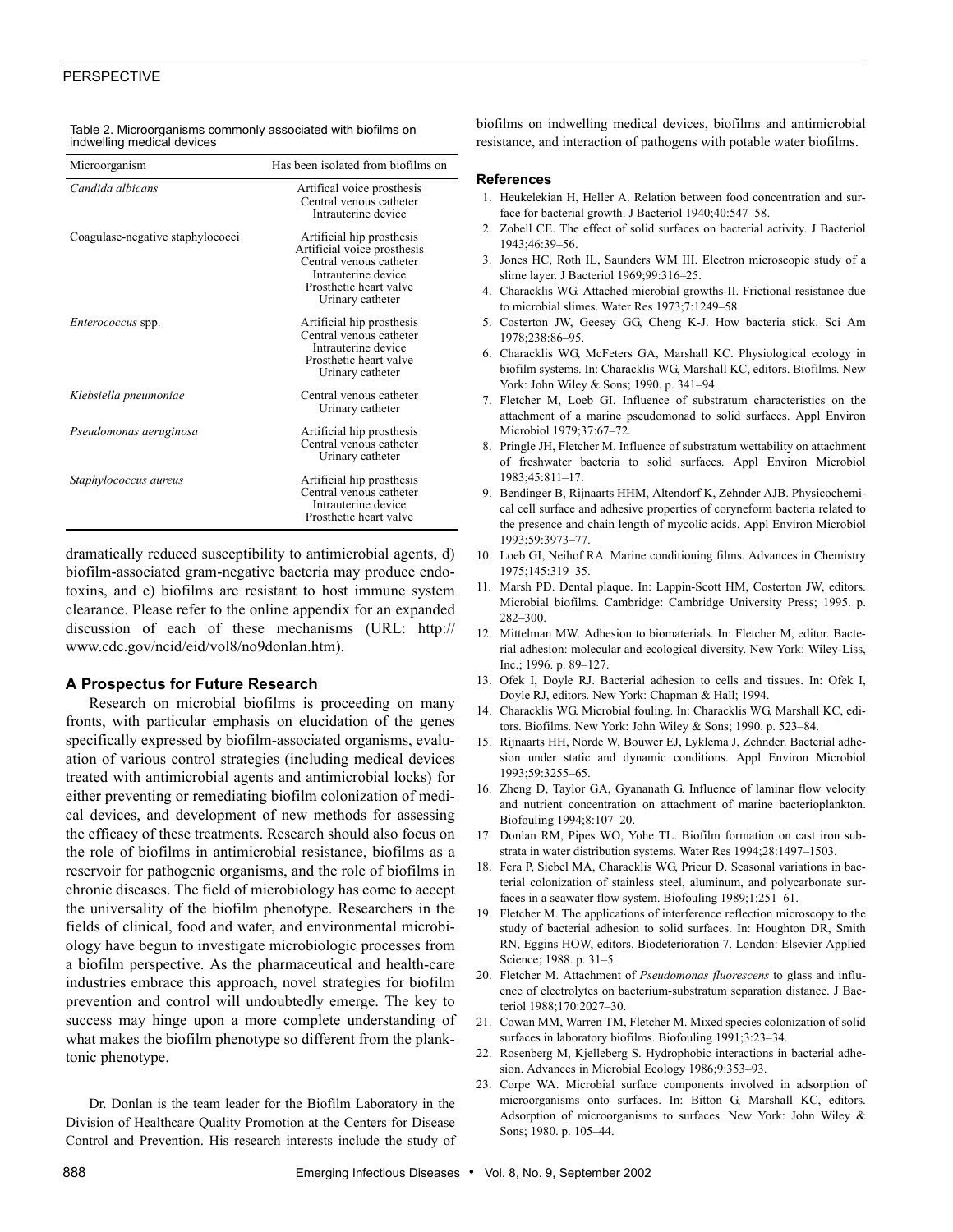- 24. Rosenberg M, Bayer EA, Delarea J, Rosenberg E. Role of thin fimbriae in adherence and growth of *Acinetobacter calcoaceticus* RAG-1 on hexadecane. Appl Environ Microbiol 1982;44:929–37.
- 25. Bullitt R, Makowski L. Structural polymorphism of bacterial adhesion pili. Nature 1995;373:164–7.
- 26. Bashan Y, Levanony H. Active attachment of *Azospirillum brasilense* Cd to quartz sand and to a light-textured soil by protein bridging. J Gen Microbiol 1988;134:2269–79.
- 27. Danielsson A, Norkrans B, Bjornsson A. On bacterial adhesion the effect of certain enzymes on adhered cells in a marine *Pseudomonas* sp. Bot Marina 1977;20:13–7.
- 28. Williams V, Fletcher M. *Pseudomonas fluorescens* adhesion and transport through porous media are affected by lipopolysaccharide composition. Appl Environ Microbiol 1996;62:1004.
- 29. Marshall KC, Stout R, Mitchell R. Mechanisms of the initial events in the sorption of marine bacteria to surfaces. J Gen Microbiol 1971;68:337–48.
- 30. Fletcher M, Lessman JM, Loeb GI. Bacterial surface adhesives and biofilm matrix polymers of marine and freshwater bacteria. Biofouling 1991;4:129–40.
- 31. Beech IB, Gaylarde CC. Adhesion of *Desulfovibrio desulfuricans* and *Pseudomonas fluorescens* to mild steel surfaces. J Appl Bacteriol 1989;67:2017.
- 32. Zottola EA. Characterization of the attachment matrix of *Pseudomonas fragi* attached to non-porous surfaces. Biofouling 1991;5:37–55.
- 33. Korber DR, Lawrence JR, Sutton B, Caldwell DE. Effect of laminar flow velocity on the kinetics of surface recolonization by  $Mot<sup>+</sup>$  and Mot *Pseudomonas fluorescens*. Microb Ecol 1989;18:1–19.
- 34. Davies DG, Geesey GG. Regulation of the alginate biosynthesis gene algC in *Pseudomonas aeruginosa* during biofilm development in continuous culture. Appl Environ Microbiol 1995;61:860–7.
- 35. Prigent-Combaret C, Vidal O, Dorel C, Lejeune P. Abiotic surface sensing and biofilm-dependent regulation of gene expression in *Escherichia coli.* J Bacteriol 1999;181:5993–6002.
- 36. Becker P, Hufnagle W, Peters G, Herrmann M. Detection of different gene expression in biofilm-forming versus planktonic populations of *Staphylococcus aureus* using micro-representational-difference analysis. Appl Environ Microbiol 2001;67:2958–65.
- 37. Pulcini E. The effects of initial adhesion events on the physiology of *Pseudomonas aeruginosa* [Ph.D. dissertation]. Bozeman (MT): Montana State University; 2001.
- 38. Flemming H-C, Wingender J, Griegbe, Mayer C. Physico-chemical properties of biofilms. In: Evans LV, editor. Biofilms: recent advances in their study and control. Amsterdam: Harwood Academic Publishers; 2000. p. 19–34.
- 39. Sutherland IW. Biofilm exopolysaccharides: a strong and sticky framework. Microbiology 2001;147:3–9.
- 40. Hussain M, Wilcox MH, White PJ. The slime of coagulase-negative staphylococci: biochemistry and relation to adherence. FEMS Microbiol Rev 1993;104:191–208.
- 41. Leriche V, Sibille P, Carpentier B. Use of an enzyme-linked lectinsorbent assay to monitor the shift in polysaccharide composition in bacterial biofilms. Appl Environ Microbiol 2000;66:1851–6.
- 42. Donlan RM. Role of biofilms in antimicrobial resistance. ASAIO J 2000;46;S47–S52.
- 43. Tolker-Nielsen T, Molin S. Spatial organization of microbial biofilm communities. Microb Ecol 2000;40:75–84.
- 44. Lewandowski Z. Structure and function of biofilms. In: Evans LV, editor. Biofilms: recent advances in their study and control. Amsterdam: Harwood Academic Publishers; 2000. p. 1–17.
- 45. Stoodley P, Boyle JD, Dodds I, Lappin-Scott HM. Consensus model of biofilm structure. In: Wimpenny JWT, Gilbert PS, Lappin-Scott HM, Jones M, editors. Biofilms: community interactions and control. Cardiff, UK: Bioline; 1997. p. 1–9.
- 46. James GA, Beaudette L, Costerton JW. Interspecies bacterial interactions in biofilms. Journal of Industrial Microbiology 1995;15:257–62.
- 47. Tolker-Nielsen T, Brinch UC, Ragas PC, Andersen JB, Jacobsen CS, Molin S. Development and dynamics of *Pseudomonas* sp. biofilms. J Bacteriol 2000;182:6482–9.
- 48. Durack DT. Experimental bacterial endocarditis. IV Structure and evolution of very early lesions. J Pathol 1975;115:81–9.
- 49. Tunney MM, Jones DS, Gorman SP. Biofilm and biofilm-related encrustations of urinary tract devices. In: Doyle RJ, editor. Methods in enzymology, vol. 310. Biofilms. San Diego: Academic Press; 1999. p. 558–66.
- 50. Donlan RM. Biofilm control in industrial water systems: approaching an old problem in new ways. In: Evans LV, editor. Biofilms: recent advances in their study and control. Amsterdam: Harwood Academic Publishers; 2000. p. 333–60.
- 51. Ehlers LJ, Bouwer EJ. RP4 plasmid transfer among species of *Pseudomonas* in a biofilm reactor. Water Sci Technol 1999;7:163–171.
- 52. Roberts AP, Pratten J, Wilson M, Mullany P. Transfer of a conjugative transposon, Tn5397 in a model oral biofilm. FEMS Microbiol Lett 1999;177:636.
- 53. Hausner M, Wuertz S. High rates of conjugation in bacterial biofilms as determined by quantitative in situ analysis. Appl Environ Microbiol 1999;65:3710–13.
- 54. Ghigo J-M. Natural conjugative plasmids induce bacterial biofilm development. Nature 2001;412:442–5.
- 55. Xie H, Cook GS, Costerton JW, Bruce G, Rose TM, Lamont RJ. Intergeneric communication in dental plaque biofilms. J Bacteriol 2000;182:7067–9.
- 56. Davies DG, Parsek MR, Pearson JP, Iglewski BH, Costerton JW, Greenberg EP. The involvement of cell-to-cell signals in the development of a bacterial biofilm. Science 1998;280:295–8.
- 57. Stickler DJ, Morris NS, McLean RJC, Fuqua C. Biofilms on indwelling urethral catheters produce quorum-sensing signal molecules in situ and in vitro. Appl Environ Microbiol 1998;64:3486–90.
- 58. Yung-Hua L, Lau PCY, Lee JH, Ellen RP, Cvitkovitch DG. Natural genetic transformation of *Streptococcus mutans* growing in biofilms. J Bacteriol 2001;183:897–908.
- 59. Murga R, Forster TS, Brown E, Pruckler JM, Fields BS, Donlan RM. The role of biofilms in the survival of *Legionella pneumophila* in a model potable water system. Microbiology 2001;147:3121–6.
- 60. McLaughlin-Borlace L, Stapleton F, Matheson M, Dart JKG. Bacterial biofilm on contact lenses and lens storage cases in wearers with microbial keratitis. J Appl Microbiol 1998;84:827–38.
- 61. Stewart PS, Camper AK, Handran SD, Huang C-T, Warnecke M. Spatial distribution and coexistence of *Klebsiella pneumoniae* and *Pseudomonas aeruginosa* in biofilms. Microb Ecol 1997;33:2–10.
- 62. Raad II, Sabbagh MF, Rand KH, Sherertz RJ. Quantitative tip culture methods and the diagnosis of central venous catheter-related infections. Diagn Microbiol Infect Dis 1992;15:13–20.
- 63. Wirtanen G, Alanko T, Mattila-Sandholm T. Evaluation of epifluorescence image analysis of biofilm growth on stainless steel surfaces. Colloids and Surfaces B: Biointerfaces 1996;5:319–26.
- 64. Buswell CM, Herlihy YM, Lawrence LM, McGuiggan JTM, Marsh PD, Keevil CW, et al. Extended survival and persistence of *Campylobacter* spp. in water and aquatic biofilms and their detection by immunofluorescent-antibody and -rRNA staining. Appl Environ Microbiol 1998;64:733–41.
- 65. Camper AK, Warnecke M, Jones WL, McFeters GA. Pathogens in model distribution system biofilms. Denver: American Water Works Association Research Foundation; 1998.
- 66. Hood SK, Zottola EA. Adherence to stainless steel by foodborne microorganisms during growth in model food systems. Int J Food Microbiol 1997;37:145–53.
- 67. Watnick PI, Kolter R. Steps in the development of a *Vibrio cholerae* El Tor biofilm. Mol Microbiol 1999;34:586–95.
- 68. Stark RM, Gerwig GJ, Pitman RS, Potts LF, Williams NA, Greenman J, et al. Biofilm formation by *Helicobacter pylori*. Lett Appl Microbiol 1999;28:121–6.